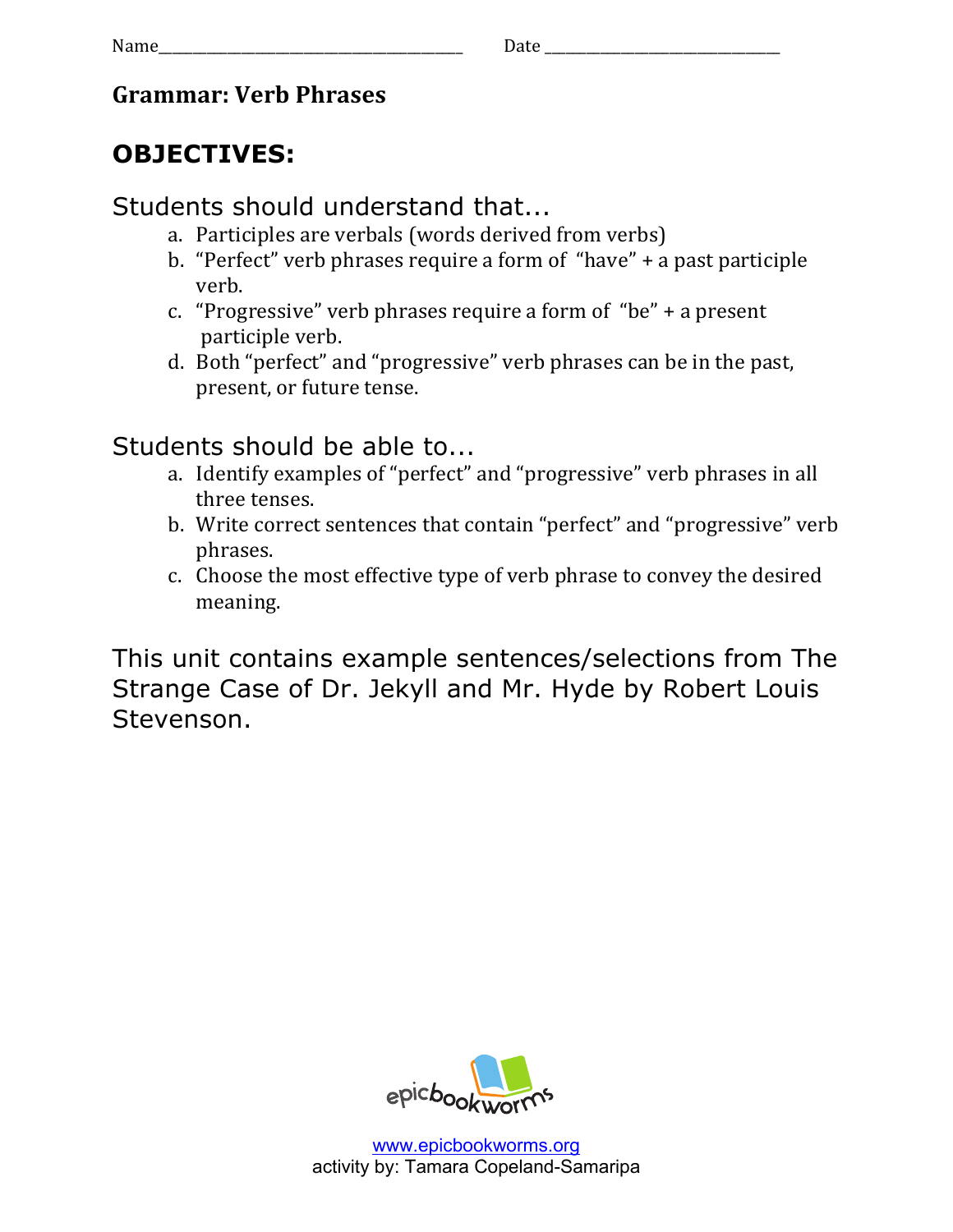### **Grammar: Verb Phrases**

PRE-TEST: Read the following sentences and decide which visual representation matches each sentence.

- B 1. Dan fixed the bike last week.
- $\frac{C}{C}$  2. Dan was fixing the bike when I called.
- 3. Dan had fixed the bike, so I called to pick it up. A
- **D** 4. Dan has fixed bikes for the past 3 years.



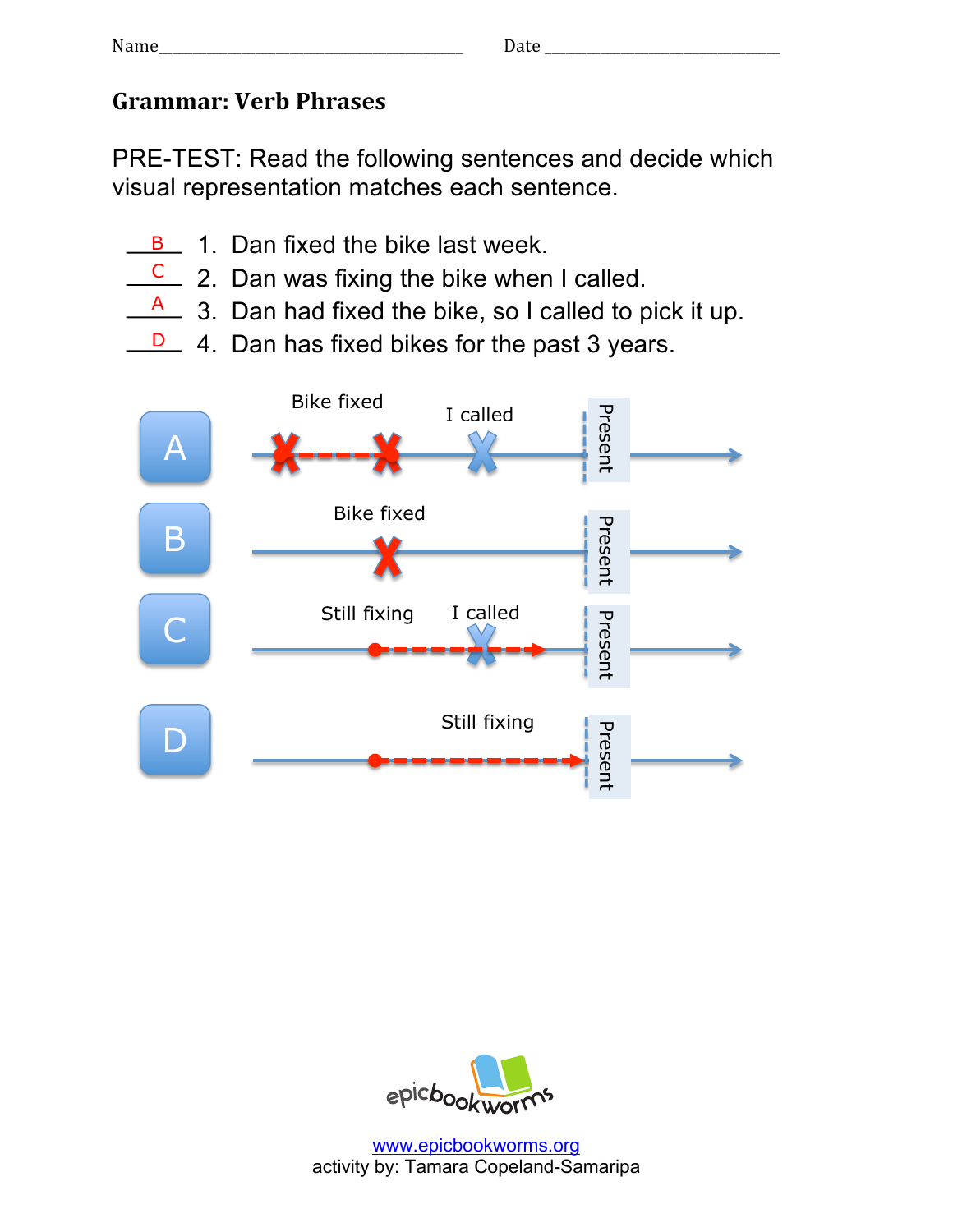## **Grammar: Participles**

A **present participle** is a verb that ends in –ing (same as a **gerund**, except that gerunds act as nouns while present participles still act as verbs.)

A **past participle** is a verb that often ends in –ed or –en (except with irregular verbs).

Change the following verbs into past participle and present participle verb forms. (Be careful for irregular verbs!)

|                |          | present participle | past participle |
|----------------|----------|--------------------|-----------------|
| 1.             | give     | giving             | given           |
| 2.             | arrive   | arriving           | arrived         |
| 3.             | write    | writing            | written         |
| 4.             | live     | living             | lived           |
| 5.             | break    | breaking           | broken          |
| 6.             | fight    | fighting           | fought*         |
| 7 <sub>1</sub> | work     | working            | worked          |
| 8.             | sell     | selling            | sold*           |
| 9.             | help     | helping            | helped          |
|                | 10. take | taking             | taken           |

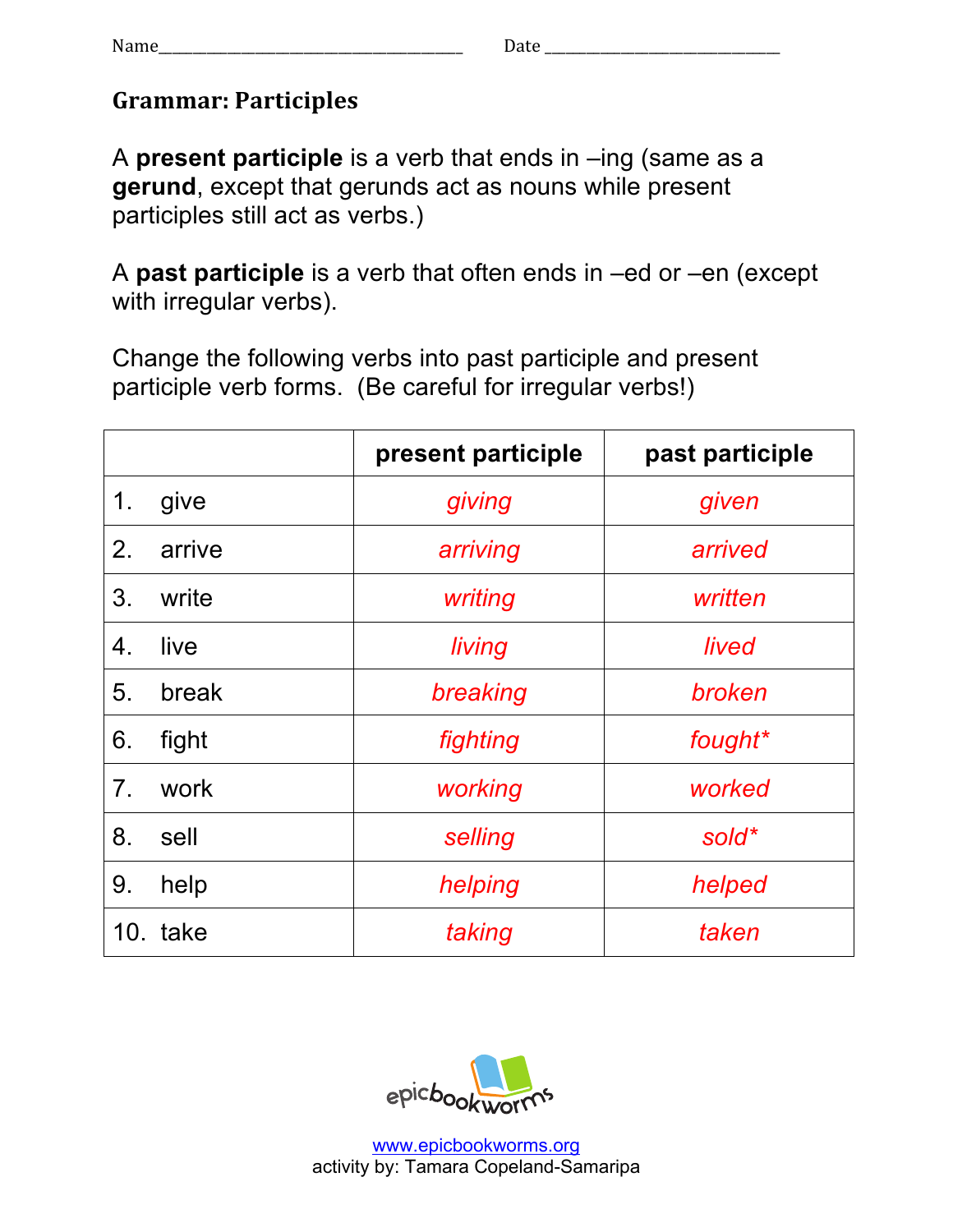#### **Grammar: Perfect Tense**

A "perfect" verb phrase uses the verb "have" plus a past participle verb. Remember, a past participle verb is a verb that often ends in –ed or –en like "seen", "taken," "talked," or "done."

#### $had + past$  participle = past perfect

*Example: Utterson had refused to let the will be drafted by his clerk.*

have/has + past participle = present perfect

*Example: For ten years Jekyll has become more and more fanciful.*

## will have  $+$  past participle  $=$  future perfect

*Example: "You will have earned the everlasting gratitude of Dr. Jekyll."*

In the following sentences, replace the simple verb with a "perfect" verb phrase, but keep the tense—so if it's past-tensed verb, make it a past perfect verb phrase:

- 1. Gary and Wilson **walked** to the baseball field. *Gary and Wilson had walked to the baseball field.*
- 2. Hundreds of kids **gather** on the field for tryouts. *Hundreds of kids have gathered on the field for tryouts.*
- 3. The boys and girls **will show** their skills to many coaches. *The boys and girls will have shown\* their skills to many coaches.*
- 4. The boys' parents **watch** from the bleachers. *The boys' parents have watched from the bleachers.*
- 5. The All-Star Summer Camp **will choose** just twenty-five campers. *The All-Star Summer Camp will have chosen just twenty-five campers.*

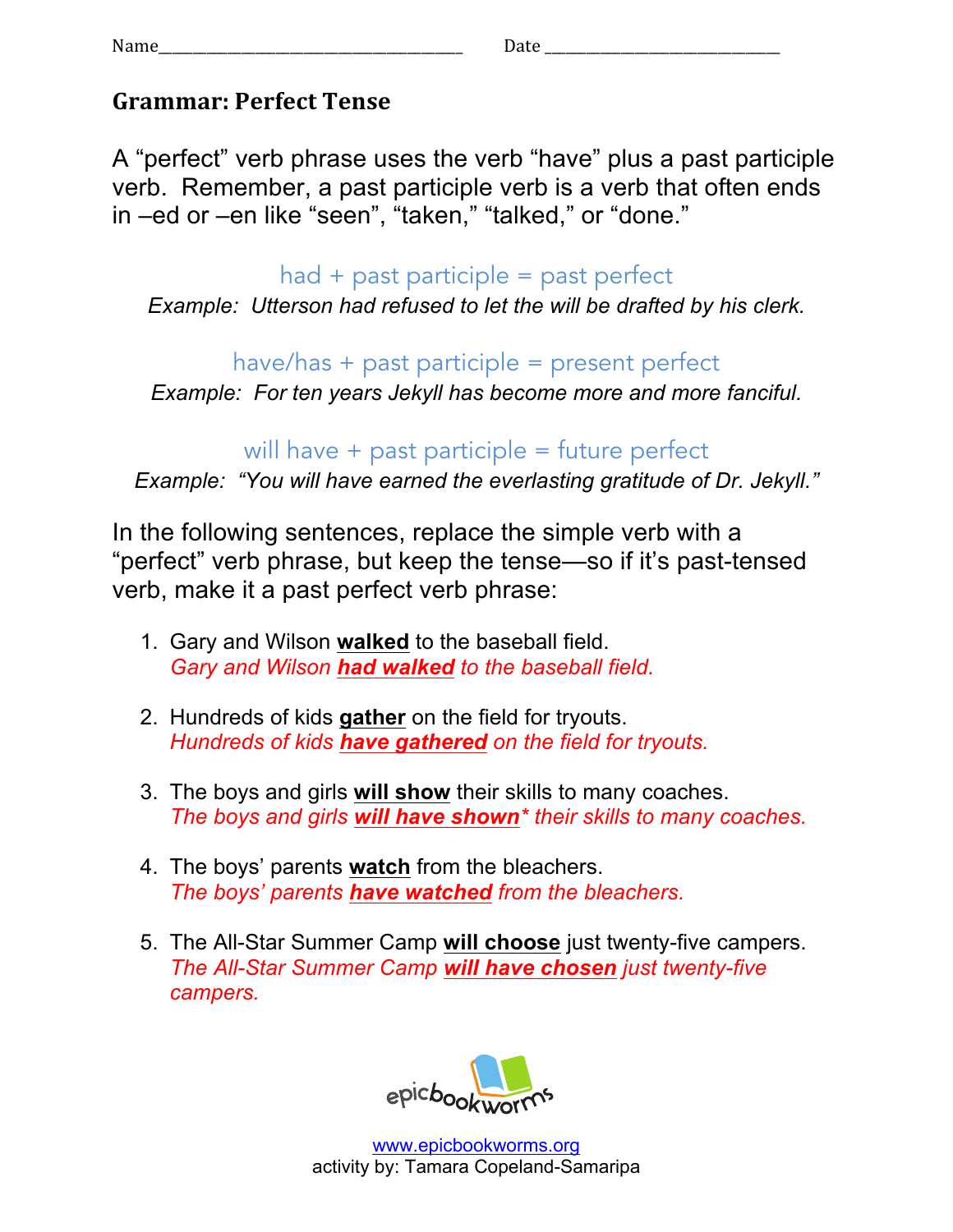#### **Grammar: Progressive Tense**

A "progressive" verb phrase uses the verb "be" plus a present participle verb. Remember, a present participle verb is a verb that often ends in –ing like "reading," "playing," or "doing."

was/were + present participle = past progressive *Example: Utterson had refused to let the will be drafted by his clerk.*

am/is/are + present participle = present progressive *Example: For ten years Jekyll has become more and more fanciful.*

will be  $+$  present participle  $=$  future progressive *Example: "You will have earned the everlasting gratitude of Dr. Jekyll."*

In the following sentences, replace the simple verb with a "progressive" verb phrase, but keep the tense—so if it's pasttensed verb, make it a past progressive verb phrase:

- 1. Bailey **waits** for the bus to stop in front of her house. *Bailey is waiting for the bus to stop in front of her house.*
- 2. She **checks** her backpack to make sure she has her lunch. *She is checking her backpack to make sure she has her lunch.*
- 3. Her mom **packed** a special sandwich while Bailey **brushed** her teeth. *Her mom was packing a special sandwich while Bailey was brushing her teeth.*
- 4. The driver **will take** her to Clarkson Middle School. *The driver will be taking her to Clarkson Middle School.*
- 5. She **will sit** next to her best friend, Vivian. *She will be sitting next to her best friend, Vivian.*

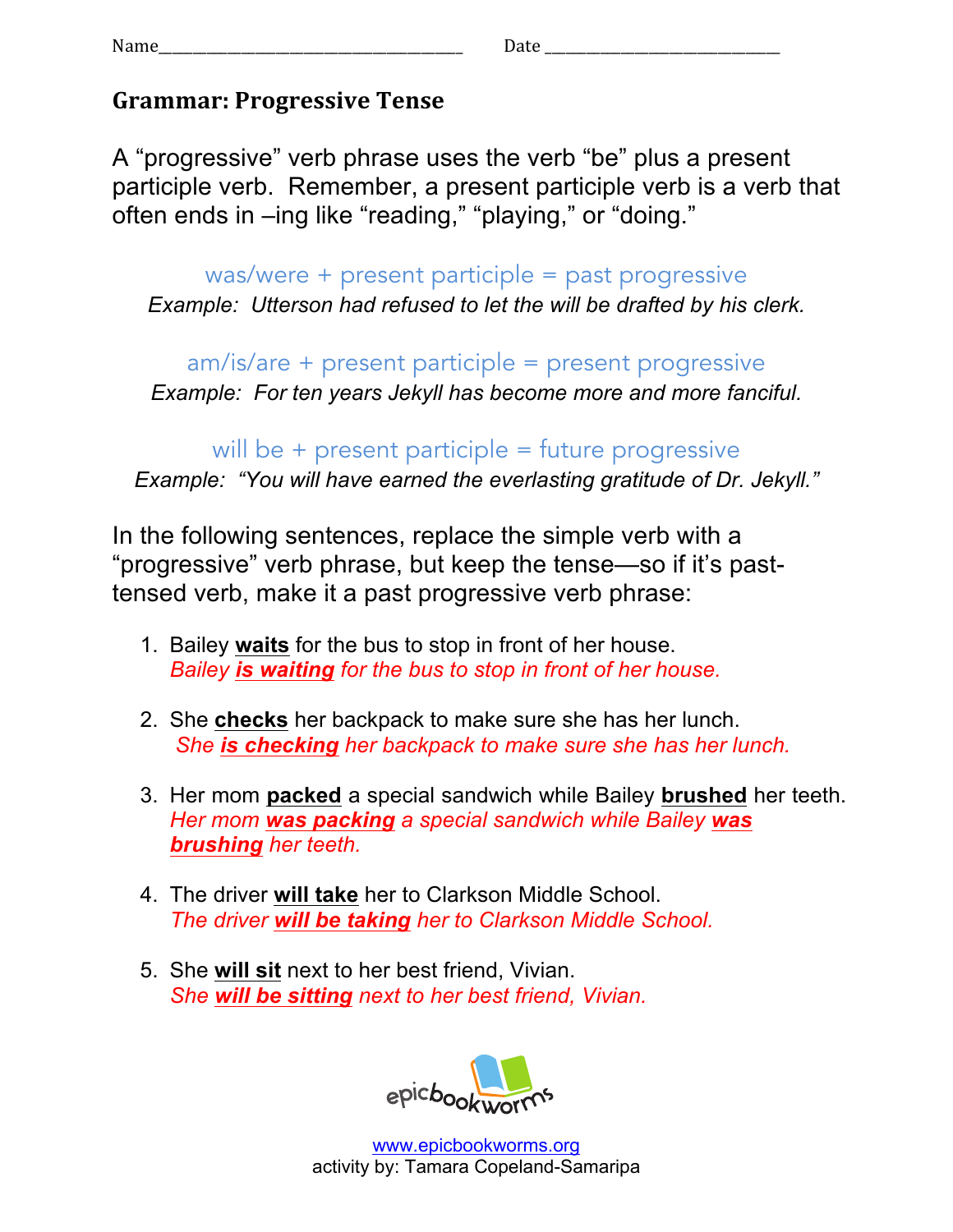#### **Grammar: REVIEW**

In the following excerpt, underline "progressive" verb phrases twice and "perfect" verb phrases once.

As I was crossing the courtyard after breakfast, the same shudder I had felt in the park came over me again. I was seized by the sensations that announced the change. There was just enough time for me to rush to my office…and then Hyde stood there where Jekyll had been.

In the following excerpt, chose the most effective verb or verb phrase.

As soon as you **(were reading / have read)** this letter, go to my house. Poole, my butler, **(was receiving / has received)** written instructions and expects you. He **(will be waiting / will have waited)** with a carpenter and a locksmith. The door to my office is to be forced open. You will then enter alone.



www.epicbookworms.org activity by: Tamara Copeland-Samaripa